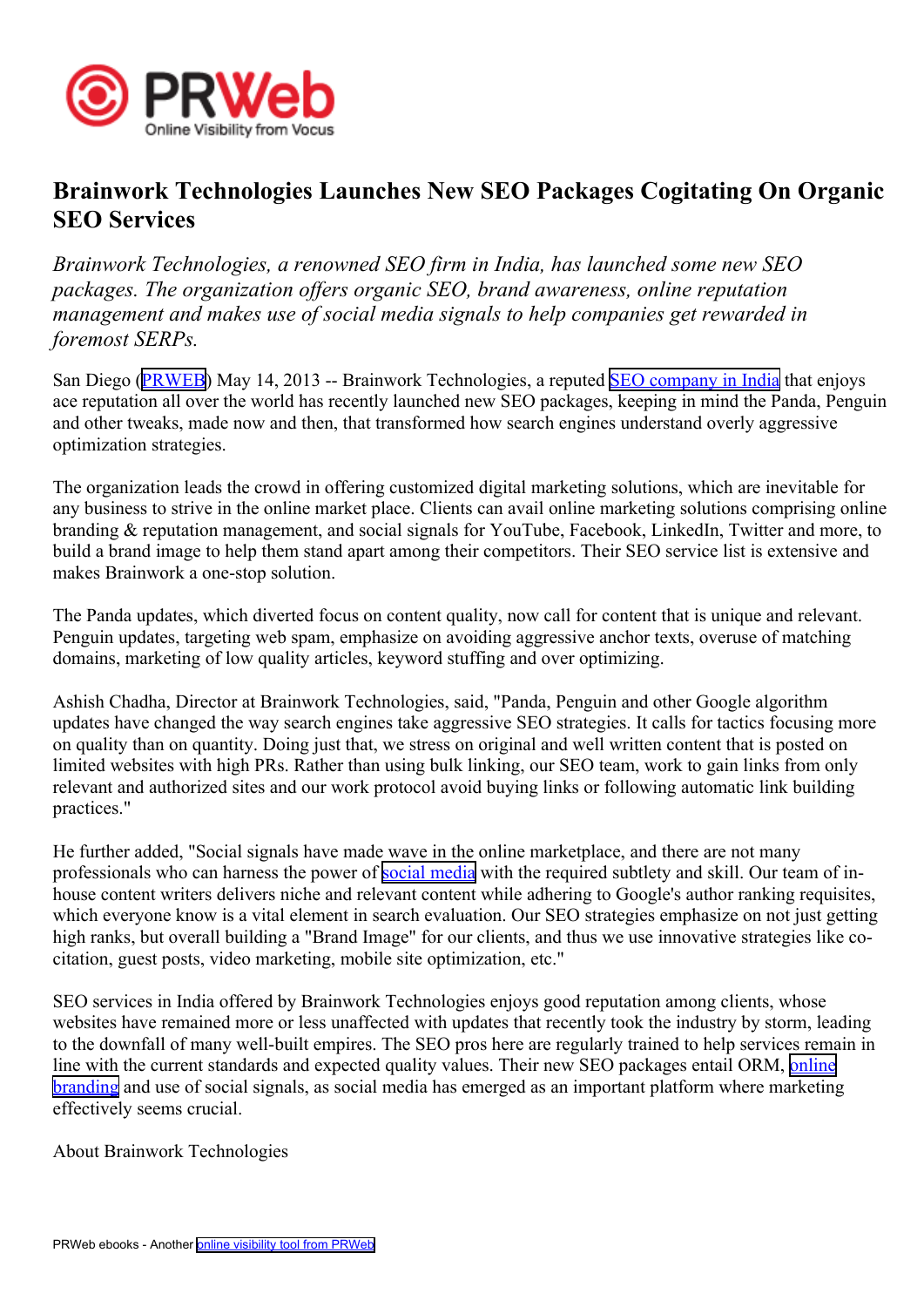

Brainwork Technologies, as a leading **SEO** firm in [India](http://www.brainworkindia.net/internet-marketing-india.html) offer solutions that adapt with prevailing changes and developments in the industry. SEO practices used here are ethical, organic and can maintain high rankings on foremost search engines. Rather than going with the age-old theory, experts here follow updated and innovative approach in all their services to deliver results that say for self. Website Development, Website Designing, Flash Development, Content Writing, and Internet Marketing are some more services from their arsenal.

To know more about their new SEO packages, view p[lans](http://www.brainworkindia.net/seo-plans.html)

For more information about Brainwork Technologies and their services, visit: <http://www.brainworkindia.net>

For more information contact US & Canada: 1-877-303-5983 UK: 0-808-101-0930 Belgium: +32-473-139-133 India: +91-99719-55444